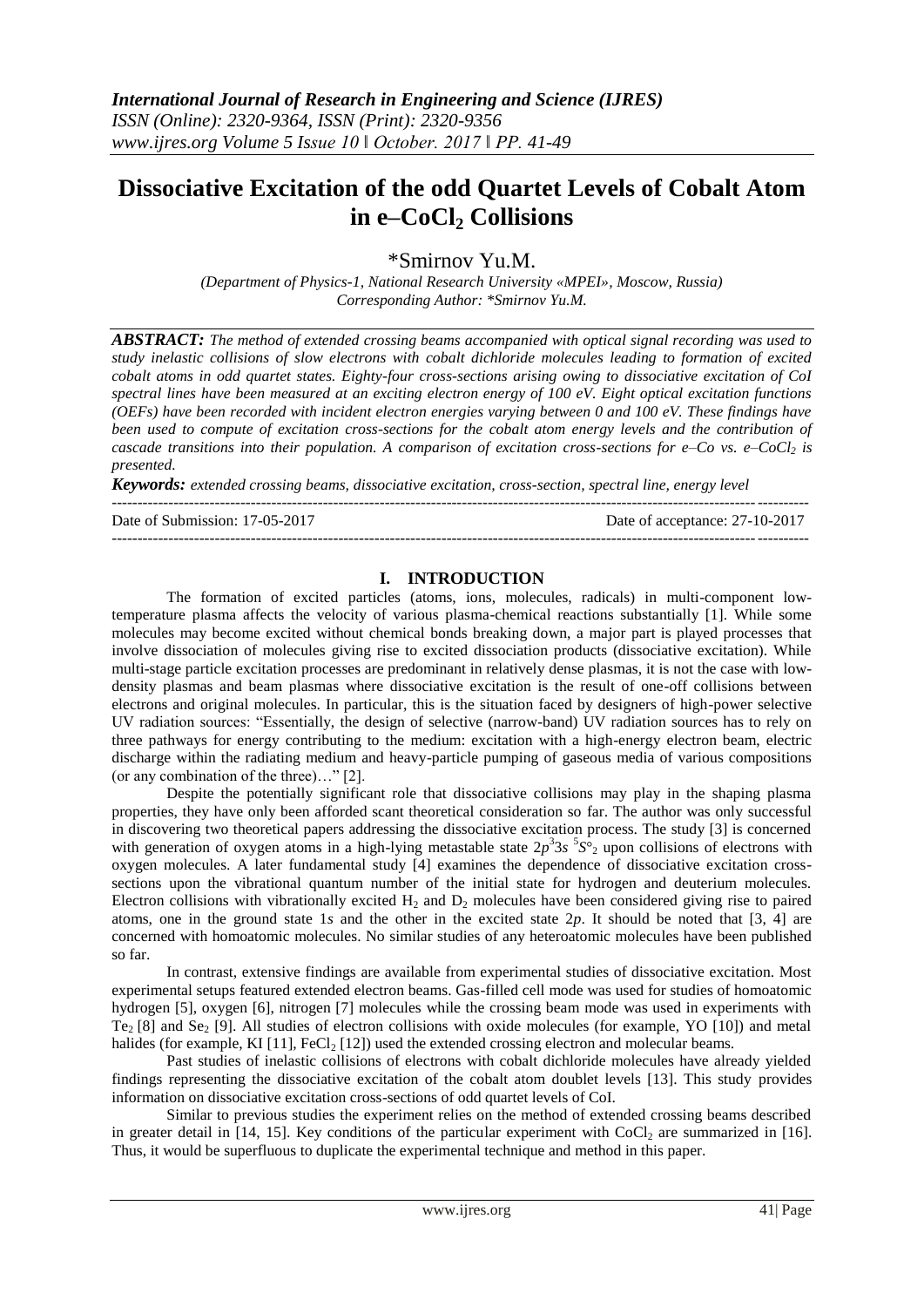## **II. RESULTS AND DISCUSSION**

The optical emission spectrum resulting from inelastic collisions of cobalt dichloride molecules with a beam of monoenergetic electrons ( $E = 100$  eV) has been recorded in the wavelength range  $\lambda = 280-570$  nm. More than 200 spectrum lines have been discovered and identified as belonging to the CoI spectrum based on data from [17]. As reported in [18], this spectral range also features 12 systems of cobalt monochloride  ${}^{59}Co^{35}Cl$ bands, however neither could be reliably discovered given the conditions of this study. For spectral lines of cobalt atom arising as a result of spontaneous transitions originating at odd quartet levels, eight optical excitation functions (OEFs) have been recorded within electron energy range of 0–100 eV in addition to dissociative excitation cross-sections measured at exciting electron energy of 100 eV. Findings complemented with requisite spectroscopic data are stated in Table 1 (transitions having OEFs recorded) and Table 2 (transitions for which adequately reliable recording of OEFs proved impossible). The tables indicate

| $\lambda$ | Transition                                                                       | $J_{\text{low}}$ - $J_{\text{up}}$ | $E_{\rm low}$ | $E_{\rm up}$ | $Q_{100}$       | $Q_{\text{max}}$ | $E(Q_{\text{max}})$ | <b>OEF</b>     |
|-----------|----------------------------------------------------------------------------------|------------------------------------|---------------|--------------|-----------------|------------------|---------------------|----------------|
| (nm)      |                                                                                  |                                    | $(cm^{-1})$   | $(cm^{-1})$  | $(10^{-18}$     | $(10^{-18}$      | (eV)                |                |
|           |                                                                                  |                                    |               |              | $\text{cm}^2$ ) | $\text{cm}^2$ )  |                     |                |
| 340.918   | $3d^{8}({}^{3}F)4s b^{4}F-3d^{8}({}^{3}F)4p y^{4}F^{6}$                          | $7/2 - 7/2$                        | 4142          | 33466        | 0.52            | 0.60:0.60        | 60:72               | 5              |
| 341.263   | $3d^74s^2 a^4F - 3d^7(^4F)4s4p(^3P^{\circ}) z^4D^{\circ}$                        | $9/2 - 7/2$                        | $\Omega$      | 29294        | 1.07            | 1.19             | 44                  | 1              |
| 343.158   | $3d^74s^2 a^4F - 3d^7(^4F)4s4p(^3P^{\circ}) z^4D^{\circ}$                        | $7/2 - 5/2$                        | 816           | 29948        | 0.83            | 0.92             | 44                  | 1              |
| 344.944   | $3d^{8}({}^{3}F)4s b^{4}F-3d^{8}({}^{3}F)4p y^{4}G^{o}$                          | $9/2 - 9/2$                        | 3482          | 32464        | 0.24            | 0.32             | 62                  | $\overline{7}$ |
| 345.351   | $3d^{8}({}^{3}F)4s b^{4}F-3d^{8}({}^{3}F)4p y^{4}G^{o}$                          | $9/2 - 11/2$                       | 3482          | 32430        | 1.38            | 1.65             | 55                  | 8              |
| 346.580   | $3d^7 4s^2 a^4 F - 3d^7 ({}^4F) 4s4p({}^3P^{\circ}) z^4 G^{\circ}$               | $9/2 - 11/2$                       | $\Omega$      | 28845        | 1.86            | 2.16             | 53                  | 6              |
| 347.402}  | $3d^{8}({}^{3}F)4sb^{4}F-3d^{8}({}^{3}F)4py^{4}F^{\circ}$                        | $5/2 - 7/2$                        | 4690          | 33466        | $\{0.91$        | $1.06\;$         | 60:72               | 5              |
|           | $3d^74s^2 a^4F - 3d^7(^4F)4s4p(^3P^{\circ}) z^4F^{\circ}$                        | $9/2 - 7/2$                        | $\Omega$      | 28777        |                 |                  | 53                  | 3              |
| 350.263   | $3d^74s^2 a^4F - 3d^7(^4F)4s4p(^3P^{\circ}) z^4D^{\circ}$                        | $5/2 - 5/2$                        | 1406          | 29948        | 0.28            | 0.31             | 44                  | $\mathbf{1}$   |
| 351.043   | $3d^7 4s^2 a^4 F - 3d^7 ({}^4F) 4s 4p({}^3P^{\circ}) z^4 D^{\circ}$              | $7/2 - 7/2$                        | 816           | 29294        | 0.63            | 0.70             | 44                  | 1              |
| 352.685   | $3d^7 4s^2 a^4 F - 3d^7 ({}^4F) 4s4p({}^3P^{\circ}) z^4 F^{\circ}$               | $9/2 - 9/2$                        | $\Omega$      | 28345        | 2.87            | 3.35             | 75                  | $\overline{4}$ |
| 352.982   | $3d^{8}({}^{3}F)4s b^{4}F-3d^{8}({}^{3}F)4p y^{4}G^{o}$                          | $7/2 - 9/2$                        | 4142          | 32464        | 0.88            | 1.17             | 62                  | $\overline{7}$ |
| 355.059   | $3d^74s^2 a^4F - 3d^7(^4F)4s4p(^3P^{\circ}) z^4F^{\circ}$                        | $5/2 - 3/2$                        | 1406          | 29563        | 0.10            | 0.107            | 83                  | $\overline{2}$ |
| 357.536   | $3d^74s^2 a^4F-3d^7(^4F)4s4p(^3P^{\circ}) z^4F^{\circ}$                          | $7/2 - 7/2$                        | 816           | 28777        | 0.91            | 1.07             | 53                  | 3              |
| 360.208   | $3d^74s^2 a^4F - 3d^7(^4F)4s4p(^3P^{\circ}) z^4F^{\circ}$                        | $3/2 - 3/2$                        | 1809          | 29563        | 0.32            | 0.34             | 83                  | $\overline{2}$ |
| 363.139   | $3d^74s^2 a^4F-3d^7(^4F)4s4p(^3P^{\circ}) z^4F^{\circ}$                          | $7/2 - 9/2$                        | 816           | 28345        | 0.17            | 0.20             | 75                  | $\overline{4}$ |
| 365.254   | $3d^74s^2 a^4F - 3d^7(^4F)4s4p(^3P^{\circ}) z^4F^{\circ}$                        | $5/2 - 7/2$                        | 1406          | 28777        | 0.22            | 0.26             | 53                  | 3              |
| 387.312   | $3d^{8}({}^{3}F)4s b^{4}F-3d^{7}({}^{4}F)4s4p({}^{3}P^{\circ}) z^{4}D^{\circ}$   | $9/2 - 7/2$                        | 3482          | 29294        | 0.67            | 0.75             | 44                  | 1              |
| 387.395   | $3d^{8}({}^{3}F)4s b^{4}F-3d^{7}({}^{4}F)4s4p({}^{3}P^{\circ}) z^{4}D^{\circ}$   | $7/2 - 5/2$                        | 4142          | 29948        | 0.49            | 0.54             | 44                  | $\mathbf{1}$   |
| 394.173   | $3d^{8}({}^{3}F)4s b^{4}F-3d^{7}({}^{4}F)4s4p({}^{3}P^{\circ}) z^{4}G^{\circ}$   | $9/2 - 11/2$                       | 3482          | 28845        | 0.13            | 0.15             | 53                  | 6              |
| 395.793   | $3d^{8}({}^{3}F)4s b^{4}F-3d^{7}({}^{4}F)4s4p({}^{3}P^{\circ}) z^{4}D^{\circ}$   | $5/2 - 5/2$                        | 4690          | 29948        | 0.090           | 0.10             | 44                  | 1              |
| 397.473   | $3d^{8}({}^{3}F)4s b^{4}F-3d^{7}({}^{4}F)4s4p({}^{3}P^{\circ}) z^{4}D^{\circ}$   | $7/2 - 7/2$                        | 4142          | 29294        | 0.13            | 0.145            | 44                  | 1              |
| 399.531   | $3d^{8}({}^{3}F)4s\ a^{2}F-3d^{8}({}^{3}F)4p\ y^{4}G^{o}$                        | $7/2 - 9/2$                        | 7442          | 32464        | 0.59            | 0.79             | 62                  | 7              |
| 402.090   | $3d^{8}({}^{3}F)4s b^{4}F-3d^{7}({}^{4}F)4s4p({}^{3}P^{\circ}) z^{4}F^{\circ}$   | $9/2 - 9/2$                        | 3482          | 28345        | 0.22            | 0.26             | 75                  | $\overline{4}$ |
| 405.818   | $3d^{8}({}^{3}F)4s b^{4}F-3d^{7}({}^{4}F)4s4p({}^{3}P^{\circ}) z^{4}F^{\circ}$   | $7/2 - 7/2$                        | 4142          | 28777        | 0.16            | 0.19             | 53                  | 3              |
| 415.043   | $3d^{8}({}^{3}F)4s b^{4}F-3d^{7}({}^{4}F)4s4p({}^{3}P^{\circ}) z^{4}F^{\circ}$   | $5/2 - 7/2$                        | 4690          | 28777        | 0.065           | 0.077            | 53                  | 3              |
| 444.195   | $3d^{8}({}^{3}F)4s\ a^{2}F-3d^{7}({}^{4}F)4s4p({}^{3}P^{\circ})\ z^{4}D^{\circ}$ | $7/2 - 5/2$                        | 7442          | 29948        | 0.091           | 0.10             | 44                  | 1              |
| 468.586   | $3d^{8}({}^{3}F)4s\ a^{2}F-3d^{7}({}^{4}F)4s4p({}^{3}P^{\circ})\ z^{4}F^{\circ}$ | $7/2 - 7/2$                        | 7442          | 28777        | 0.21            | 0.25             | 53                  | 3              |

**Table 1** Dissociative Excitation Cross-Sections of Cobalt Atom (with OEFs recorded)

|  | <b>Table 2</b> Dissociative Excitation Cross-Sections of Cobalt Atom (without OEFs recorded) |  |  |  |  |  |  |  |  |  |
|--|----------------------------------------------------------------------------------------------|--|--|--|--|--|--|--|--|--|
|--|----------------------------------------------------------------------------------------------|--|--|--|--|--|--|--|--|--|

| λ       | Transition                                                                     | $J_{\text{low}} - J_{\text{up}}$ | $E_{\text{low}}$ | $E_{\rm up}$ | $Q_{100}$                 |
|---------|--------------------------------------------------------------------------------|----------------------------------|------------------|--------------|---------------------------|
| (nm)    |                                                                                |                                  | $(cm^{-1})$      | $(cm^{-1})$  | $(10^{-18} \text{ cm}^2)$ |
|         | $\overline{c}$                                                                 | 3                                | 4                | 5            | 6                         |
| 280.377 | $3d^{8}({}^{3}F)4s b^{4}F-3d^{7}({}^{4}F)4s4p({}^{1}P^{\circ})x^{4}D^{\circ}$  | $5/2 - 5/2$                      | 4690             | 40345        | 0.30                      |
| 281.151 | $3d^{8}({}^{3}P)4s b^{4}P-3d^{8}({}^{3}F)5p s^{4}D^{\circ}$                    | $5/2 - 7/2$                      | 15184            | 50741        | 0.36                      |
| 282.680 | $3d^{8}({}^{3}P)4s b^{4}P-3d^{8}({}^{3}F)5p s^{4}D^{\circ}$                    | $3/2 - 5/2$                      | 15774            | 51139        | 0.24                      |
| 283.443 | $3d^{8}({}^{3}F)4s b^{4}F-3d^{7}({}^{4}F)4s4p({}^{1}P^{\circ}) x^{4}D^{\circ}$ | $3/2 - 5/2$                      | 5075             | 40345        | 0.14                      |
| 297.801 | $3d^{8}({}^{3}P)4s b^{4}P-3d^{7}({}^{2}P)4s4p({}^{3}P^{\circ})x^{4}S^{\circ}$  | $5/2 - 3/2$                      | 15184            | 48753        | 0.18                      |
| 340.512 | $3d^{8}({}^{3}F)4s b^{4}F-3d^{8}({}^{3}F)4p y^{4}F^{6}$                        | $9/2 - 9/2$                      | 3482             | 32841        | 1.60                      |
| 341.715 | $3d^8({}^3F)4s b^4F-3d^8({}^3F)4p v^4F^{\circ}$                                | $5/2 - 5/2$                      | 4690             | 33945        | 0.39                      |
| 343.305 | $3d^8(^3F)4s b^4F-3d^8(^3F)4p y^4F^{\circ}$                                    | $3/2 - 3/2$                      | 5075             | 34196        | 0.56                      |
| 344.292 | $3d^7 4s^2 a^4 F - 3d^7 ({}^4F) 4s 4p({}^3P^{\circ}) z^4 D^{\circ}$            | $5/2 - 3/2$                      | 1406             | 30443        | 0.55                      |
| 344.364 | $3d^{8}({}^{3}F)4s b^{4}F-3d^{8}({}^{3}F)4p v^{4}G^{\circ}$                    | $7/2 - 7/2$                      | 4142             | 33173        | 0.68                      |
| 344.917 | $3d^{8}({}^{3}F)4s b^{4}F-3d^{8}({}^{3}F)4p y^{4}G^{o}$                        | $5/2 - 5/2$                      | 4690             | 33674        | 0.31                      |
| 345.524 | $3d^74s^2 a^4F - 3d^7(^4F)4s4p(^3P^{\circ}) z^4D^{\circ}$                      | $3/2 - 1/2$                      | 1809             | 30742        | 0.34                      |
| 346.280 | $3d^{8}({}^{3}F)4s b^{4}F-3d^{8}({}^{3}F)4p y^{4}F^{6}$                        | $3/2 - 5/2$                      | 5075             | 33945        | 0.67                      |
| 349.132 | $3d^74s^2 a^4F - 3d^7(^4F)4s4p(^3P^{\circ}) z^4D^{\circ}$                      | $3/2 - 3/2$                      | 1809             | 30443        | 0.15                      |
| 349.568 | $3d^{8}({}^{3}F)4s b^{4}F-3d^{8}({}^{3}F)4p y^{4}G^{o}$                        | $3/2 - 5/2$                      | 5075             | 33674        | 0.185                     |
| 350.228 | $3d^{8}({}^{3}F)4s b^{4}F-3d^{8}({}^{3}F)4p v^{4}D^{\circ}$                    | $9/2 - 7/2$                      | 3482             | 32027        | 1.36                      |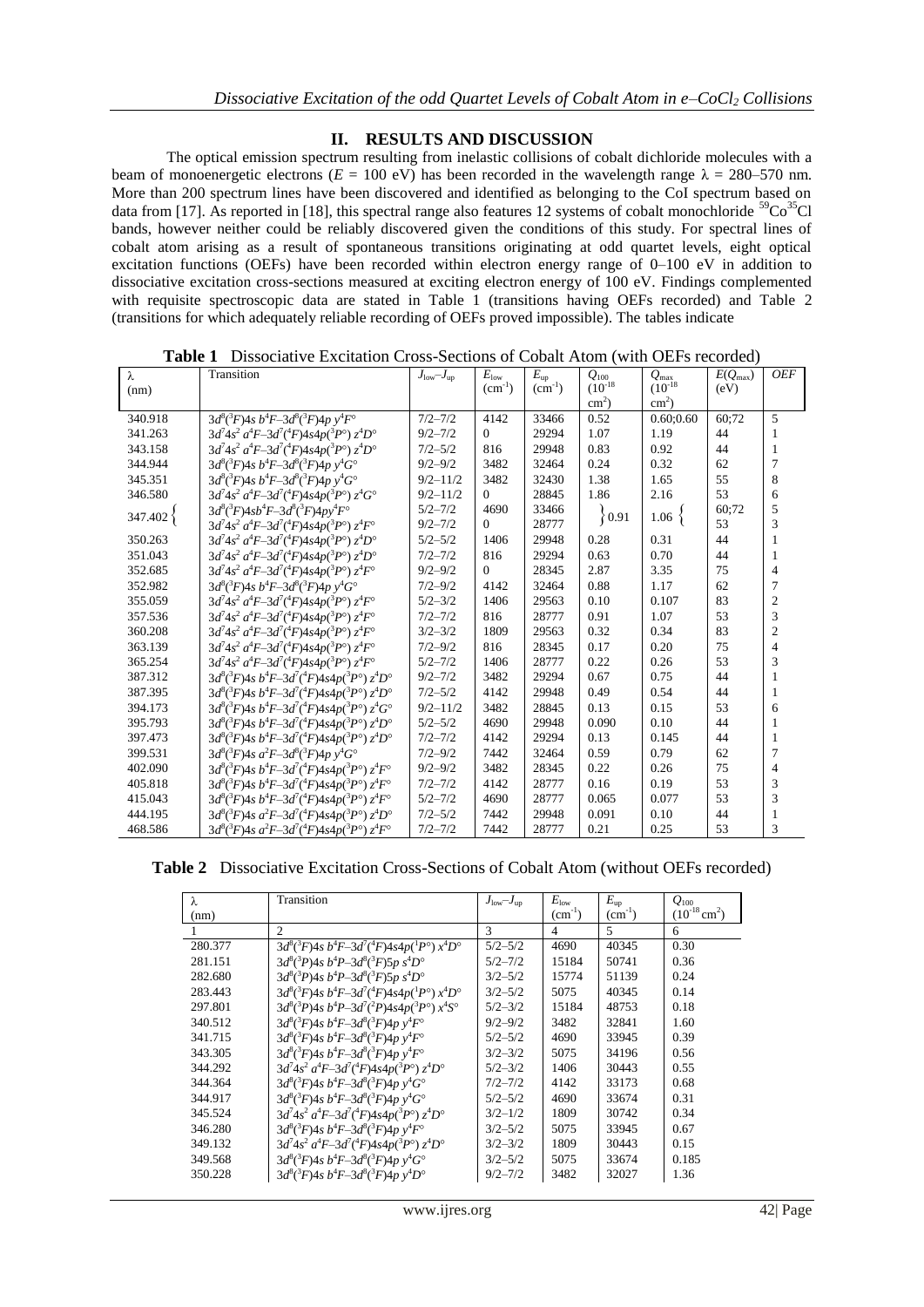*Dissociative Excitation of the odd Quartet Levels of Cobalt Atom in e–CoCl<sup>2</sup> Collisions*

| $\mathbf{1}$ | $\mathfrak{D}$                                                                   | 3           | $\overline{4}$ | 5     | 6        |
|--------------|----------------------------------------------------------------------------------|-------------|----------------|-------|----------|
| 350.631      | $3d^{8}({}^{3}F)4s b^{4}F-3d^{8}({}^{3}F)4p y^{4}D^{\circ}$                      | $7/2 - 5/2$ | 4142           | 32654 | 0.57     |
| 350.984      | $3d^{8}({}^{3}F)4s b^{4}F-3d^{8}({}^{3}F)4p y^{4}G^{6}$                          | $5/2 - 7/2$ | 4690           | 33173 | 0.23     |
| 351.264      | $3d^{8}({}^{3}F)4s b^{4}F-3d^{8}({}^{3}F)4p y^{4}D^{\circ}$                      | $5/2 - 3/2$ | 4690           | 33150 | 0.37     |
| 351.348      | $3d^74s^2 a^4F - 3d^7(^4F)4s4p(^3P^{\circ}) z^4G^{\circ}$                        | $7/2 - 9/2$ | 816            | 29269 | 1.18     |
| 352.007      | $3d^7 4s^2 a^4 F - 3d^7 ({}^4F) 4s4p({}^3P^{\circ}) z^4 F^{\circ}$               | $7/2 - 5/2$ | 816            | 29216 | 0.15     |
| 352.342      | $3d^{8}(^{3}F)4s b^{4}F-3d^{8}(^{3}F)4p y^{4}D^{\circ}$                          | $3/2 - 1/2$ | 5075           | 33449 | 0.155    |
| 352.903      | $3d^74s^2 a^4F - 3d^7(^4F)4s4p(^3P^{\circ}) z^4G^{\circ}$                        | $5/2 - 7/2$ | 1406           | 29735 | 0.82     |
| 353.336      | $3d^7 4s^2 a^4 F - 3d^7 ({}^4F) 4s4p({}^3P^{\circ}) z^4 G^{\circ}$               | $3/2 - 5/2$ | 1809           | 30102 | 0.58     |
| 354.671      | $3d^7 4s^2 a^4 P - 3d^8(^3P) 4p^2 t^4 P^{\circ}$                                 | $5/2 - 3/2$ | 13795          | 41982 | 0.105    |
| 354.844      | $3d^74s^2 a^4P - 3d^8(^3P)4p z^4P^{\circ}$                                       | $5/2 - 5/2$ | 13795          | 41968 | 0.43     |
| 356.089      | $3d^{8}({}^{3}F)4s b^{4}F-3d^{8}({}^{3}F)4p y^{4}D^{\circ}$                      | $3/2 - 3/2$ | 5075           | 33150 | 0.105    |
| 357.497      | $3d^{8}({}^{3}F)4s b^{4}F-3d^{8}({}^{3}F)4p y^{4}D^{\circ}$                      | $5/2 - 5/2$ | 4690           | 32654 | 0.21     |
| 357.890      | $3d^74s^2a^4P-3d^8(^3P)4pz^4P^{\circ}$                                           | $3/2 - 1/2$ | 14036          | 41969 | 0.125    |
| 357.903      | $3d^74s^2 a^4P - 3d^8(^3P)4p z^4P^{\circ}$                                       | $3/2 - 5/2$ | 14036          | 41968 |          |
| 358.515      | $3d^{8}({}^{3}F)4s b^{4}F-3d^{8}({}^{3}F)4p y^{4}D^{\circ}$                      | $7/2 - 7/2$ | 4142           | 32027 | 0.14     |
| 359.487      | $3d^74s^2 a^4F - 3d^7(^4F)4s4p(^3P^{\circ}) z^4F^{\circ}$                        | $5/2 - 5/2$ | 1406           | 29216 | 0.58     |
| 372.665      | $3d^74s^2 a^4P - 3d^7(^4P)4s4p(^3P^{\circ}) z^4S^{\circ}$                        | $5/2 - 3/2$ | 13795          | 40621 | 0.081    |
| 373.048      | $3d^{8}({}^{3}P)4s b^{4}P-3d^{8}({}^{3}P)4p z^{4}P^{\circ}$                      | $5/2 - 3/2$ | 15184          | 41982 | 0.14     |
| 373.239      | $3d^{8}({}^{3}P)4s\ b^{4}P-3d^{8}({}^{3}P)4p\ z^{4}P^{\circ}$                    | $5/2 - 5/2$ | 15184          | 41968 | 0.19     |
| 376.040      | $3d^7 4s^2 a^4 P - 3d^7 ({}^4P) 4s 4p({}^3P^{\circ}) z^4 S^{\circ}$              | $3/2 - 3/2$ | 14036          | 40621 | 0.091    |
| 380.810      | $3d^{8}({}^{3}F)4s b^{4}F-3d^{7}({}^{4}F)4s4p({}^{3}P^{\circ}) z^{4}G^{\circ}$   | $9/2 - 7/2$ | 3482           | 29735 | 0.13     |
| 381.632      | $3d^{8}(^{3}P)4sb^{4}P-3d^{8}(^{3}P)4pz^{4}P^{\circ}$                            | $3/2 - 1/2$ | 15774          | 41970 |          |
| 381.646      | $3d^{8}(^{3}P)4s b^{4}P-3d^{8}(^{3}P)4p z^{4}P^{\circ}$                          | $3/2 - 5/2$ | 15774          | 41969 | 0.14     |
| 387.683}     | $3d^{8}(^{3}P)4sb^{4}P-3d^{8}(^{3}P)4pz^{4}P^{\circ}$                            | $1/2 - 3/2$ | 16195          | 41982 | ${0.21}$ |
|              | $3d^{8}({}^{3}F)4s\ b^{4}F-3d^{7}({}^{4}F)4s4p({}^{3}P^{\circ})\ z^{4}G^{\circ}$ | $9/2 - 9/2$ | 3482           | 29269 |          |
| 388.187      | $3d^{8}({}^{3}F)4s b^{4}F-3d^{7}({}^{4}F)4s4p({}^{3}P^{\circ}) z^{4}D^{\circ}$   | $5/2 - 3/2$ | 4690           | 30443 | 0.35     |
| 389.498      | $3d^{8}({}^{3}F)4s b^{4}F-3d^{7}({}^{4}F)4s4p({}^{3}P^{\circ}) z^{4}D^{\circ}$   | $3/2 - 1/2$ | 5075           | 30742 | 0.25     |
| 393.392      | $3d^{8}({}^{3}F)4s b^{4}F-3d^{7}({}^{4}F)4s4p({}^{3}P^{\circ}) z^{4}G^{\circ}$   | $5/2 - 5/2$ | 4690           | 30102 | 0.074    |
| 393.596      | $3d^{8}({}^{3}F)4s\ a^{2}F-3d^{8}({}^{3}F)4p\ y^{4}F^{6}$                        | $7/2 - 9/2$ | 7442           | 32841 | 0.18     |
| 394.089      | $3d^{8}({}^{3}F)4s b^{4}F-3d^{7}({}^{4}F)4s4p({}^{3}P^{\circ}) z^{4}D^{\circ}$   | $3/2 - 3/2$ | 5075           | 30443 | 0.10     |
| 398.712      | $3d^{8}({}^{3}F)4s b^{4}F-3d^{7}({}^{4}F)4s4p({}^{3}P^{\circ}) z^{4}F^{\circ}$   | $7/2 - 5/2$ | 4142           | 29216 | 0.082    |
| 399.168      | $3d^{8}({}^{3}F)4s b^{4}F-3d^{7}({}^{4}F)4s4p({}^{3}P^{\circ}) z^{4}G^{\circ}$   | $5/2 - 7/2$ | 4690           | 29735 | 0.15     |
| 399.454      | $3d^{8}({}^{3}F)4s b^{4}F-3d^{7}({}^{4}F)4s4p({}^{3}P^{\circ}) z^{4}G^{\circ}$   | $3/2 - 5/2$ | 5075           | 30102 | 0.10     |
| 401.394      | $3d^{8}({}^{3}P)4s b^{4}P-3d^{7}({}^{4}F)4s4p({}^{1}P^{\circ}) x^{4}D^{\circ}$   | $1/2 - 1/2$ | 16195          | 41101 | 0.18     |
| 402.340      | $3d^{8}(^{3}P)4s b^{4}P-3d^{7}(^{4}P)4s4p(^{3}P^{\circ})z^{4}S^{\circ}$          | $3/2 - 3/2$ | 15774          | 40621 | 0.071    |
| 404.539      | $3d^{8}({}^{3}F)4s\ a^{2}F-3d^{8}({}^{3}F)4p\ v^{4}G^{6}$                        | $5/2 - 7/2$ | 8460           | 33173 | 0.044    |
| 405.860      | $3d^{8}({}^{3}P)4s b^{4}P-3d^{7}({}^{4}F)4s4p({}^{1}P^{\circ}) x^{4}D^{\circ}$   | $1/2 - 3/2$ | 16195          | 40827 | 0.17     |
| 406.637      | $3d^{8}({}^{3}F)4s\ a^{2}F-3d^{8}({}^{3}F)4p\ y^{4}D^{\circ}$                    | $7/2 - 7/2$ | 7442           | 32027 | 0.051    |
| 406.854      | $3d^{8}({}^{3}P)4s b^{4}P-3d^{7}({}^{4}F)4s4p({}^{1}P^{\circ}) x^{4}D^{\circ}$   | $3/2 - 5/2$ | 15774          | 40345 | 0.28     |
| 408.630      | $3d^{8}({}^{3}P)4s b^{4}P-3d^{7}({}^{4}F)4s4p({}^{1}P^{\circ}) x^{4}D^{\circ}$   | $5/2 - 7/2$ | 15184          | 39649 | 0.36     |
| 448.671      | $3d^74s^2 b^2D-3d^7(^2G)4s4p(^3P^{\circ})$ $w^4F^{\circ}$                        | $5/2 - 5/2$ | 21920          | 44201 | 0.16     |
| 455.912      | $3d^74s^2 b^2D-3d^7(^2G)4s4p(^3P^{\circ})$ $w^4F^{\circ}$                        | $5/2 - 7/2$ | 21920          | 43847 | 0.27     |
| 467.092      | $3d^74s^2 b^2D-3d^7(^2G)4s4p(^3P^{\circ})$ $w^4F^{\circ}$                        | $3/2 - 3/2$ | 23152          | 44555 | 0.125    |
| 524.792      | $3d^7 4s^2 a^4 P - 3d^8 ({}^3F) 4p y^4 D^{\circ}$                                | $1/2 - 1/2$ | 14399          | 33449 | 0.12     |

wavelengths  $\lambda$ , transitions, full-momentum quantum numbers of the lower  $J_{low}$  and upper  $J_{up}$  levels, energies of the lower  $E_{low}$  and upper  $E_{up}$  levels (counted from the ground level of the cobalt atom), dissociative excitation cross-sections at exciting electron energy of 100 eV  $Q_{100}$  and at OEF maximum  $Q_{\text{max}}$ , and the position of the maximum  $E(Q_{\text{max}})$ . Reference data on spectroscopic properties of the transitions are cited per [17]. The last column of Table 1 indicates OEF numbers in accordance to their numbering on Fig. 1. Each curve has been assigned an individual zero reading level along the vertical axis. Curves have been positioned in a manner as to avoid any crossings or tangencies. All curves have been normalized to unity at their maxima.

Fig. 1 shows the shape of recorded OEFs to be typical for OEFs expected at dissociative excitation. They feature a complex structure in addition to the main maximum being rather remote from the threshold energy. In the low electron energy range ( $\sim$  tens of eV), the following reactions are possible that may give rise to excited cobalt atoms:

| $CoCl2 + e \rightarrow Co* + Cl2 + e'$                                        | $(8.85)$ ,  | (1) |
|-------------------------------------------------------------------------------|-------------|-----|
| $\rightarrow$ Co <sup>*</sup> + 2Cl + e'                                      | (11.35),    | (2) |
| $\rightarrow$ Co <sup>*</sup> + C <sub>l</sub> <sub>2</sub> <sup>*</sup> + e' | $(-11.4)$ . | (3) |
| $\rightarrow$ Co <sup>*</sup> + Cl <sub>2</sub> <sup>+</sup> + e' + e"        | $(20.33)$ , | (4) |
| $\rightarrow$ Co <sup>*</sup> + Cl + Cl <sup>*</sup> + e'                     | $(-20.6)$ . | (5) |
| $\rightarrow$ Co <sup>*</sup> + Cl + Cl <sup>+</sup> + e' + e" (24.32).       |             | (6) |

Here, e and e' are incident and scattered electrons, respectively, and e'' is the electron knocked out of the chlorine atom or molecule upon their ionization. Asterisks denote excited particles. Values in parentheses next to reaction equations comprise computed values of minimal appearance energies *Eap* in eV estimated for the spectral line  $\lambda = 352.685$  nanometers. This line has the greatest excitation cross-section out of all values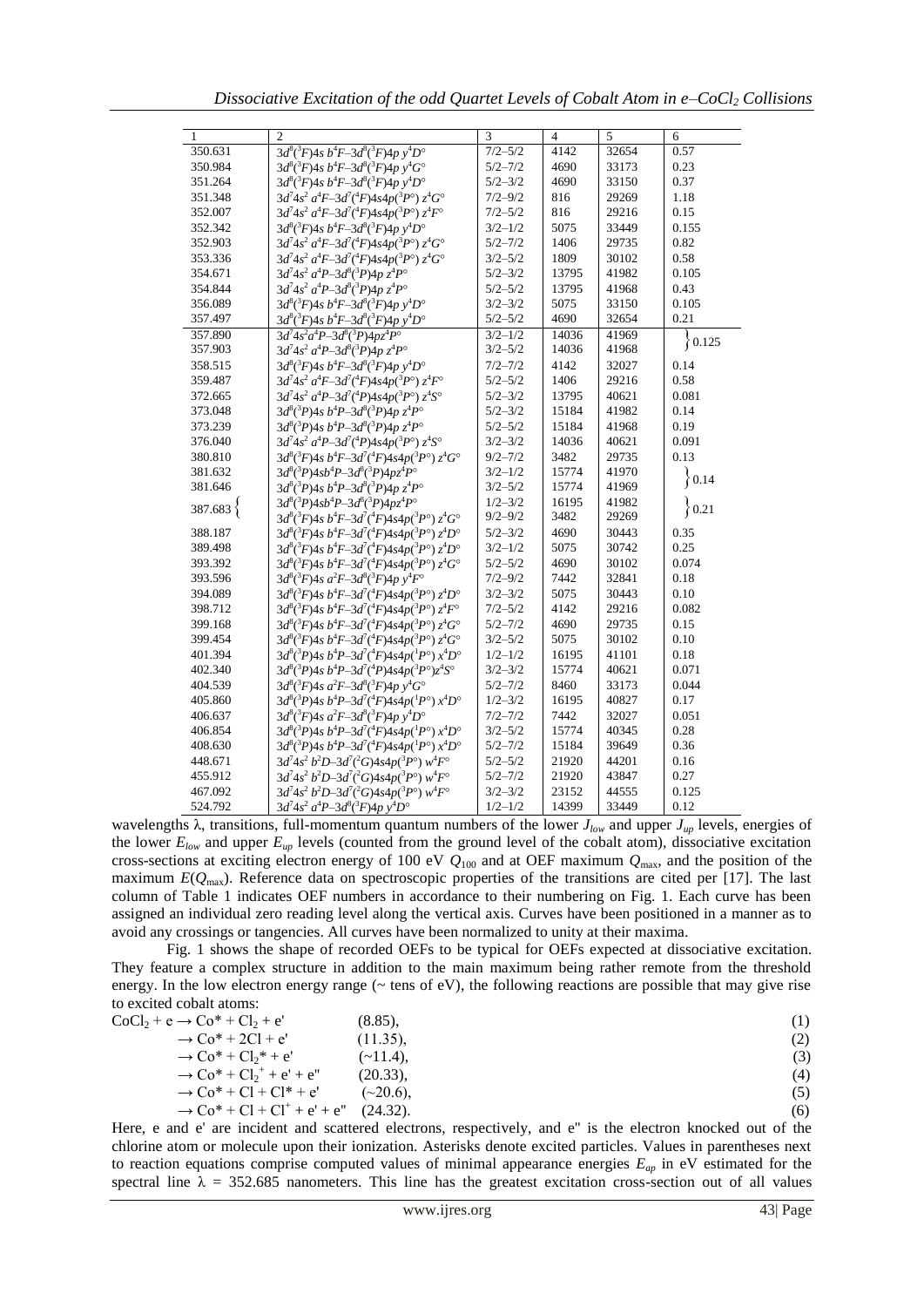measured in this paper and its OEF has been determined with the least error. Detailed discussion of the *Eap* calculation and information source about the rupture of a chemical bonds in  $CoCl<sub>2</sub>$  molecule is given in [19].

An experimental reading of  $E_{ap} = 8.7$  eV is consistent with the computed value for the reaction pathway (1). A similar result had been obtained in the past for odd doublet levels of CoI in [13]. The OEF produces its first local peak at incident electron energy of 9.8 eV, reaching a magnitude of ~17% of the cross-section value at the main maximum. After a minor depression, OEF resumes its ascent at  $E \sim 11.2$  eV until it reaches a magnitude of  $\sim$ 38%; this peak is associated with reactions (2) and (3), of these two the reaction (3) can be viewed as the more likely cause. OEF makes its next upward turn at  $E \sim 20$  eV; reactions (4) and (5) being the cause for the rise, and so on. As energy increases further, the number of potential competing pathways grows dramatically and the precision of *Eap* computations drops.

Fig. 2 shows a partial energy-state diagram for the cobalt atom with the transitions under study. To make the plot more simple, terms have been plotted with blocks without *J*-split. Vertical dashed lines separate even and odd states. Sets of quantum state properties (configurations and terms) are placed below the horizontal axis in most cases. For even levels belonging to  $3d^8(^3F)4s$  and  $3d^74s^2$  configurations, terms have been indicated



**Fig. 1** Optical dissociative excitation functions of CoI

within the plot area, to the next of the respective blocks. For the transitions under study shown in Fig. 2, a considerable majority can be seen to occur within the limits of the quartet term system. Nevertheless, intercombination transitions ending at  $3d^8(^3F)4s$  *a*<sup>2</sup>*F* and  $3d^74s^2$  *b*<sup>2</sup>*D* have also been recorded.

In experiments based on recording spontaneous radiation by excited particles, excitation cross-sections  $Q_{ki}$  are measured for spectral lines corresponding to transition from the level  $k$  to the level  $i$ . However it is the excitation cross-sections  $q_k$  of energy levels that are the primary collision property relevant for theoretical treatment as well as a majority of practical applications. Values of  $q_k$  can be inferred from experimental findings using the relation:

$$
q_k = \sum_i Q_{ki} - \sum_l Q_{lk} \tag{7}
$$

where the left-hand sum take into consideration a competition between spontaneous transitions from the level *k*  to all underlying levels *i* (branching) and the right-hand sum accounts for the contribution of cascade transitions to the all underlying levels *i* (branching) and the right-hand sum accounts for the contribution of cascade transitions to the level *k* originating at all overlying levels *l*.

The extent to which the relation (7) can account for the multitude of potential transitions is determined by two factors: 1) instrument sensitivity i.e. the likelihood of discovering weak lines, and 2) the practical spectral range of instruments i.e. whether it is possible to record spectral lines located in vacuum UV and IR parts of the spectrum. This gradation in case of factor 2) owes itself to the fact that studies of vacuum UV and IR ranges usually call for special instruments different from those used in visible-light and UV ranges (i.e. vacuum monochromators and IR spectrometers).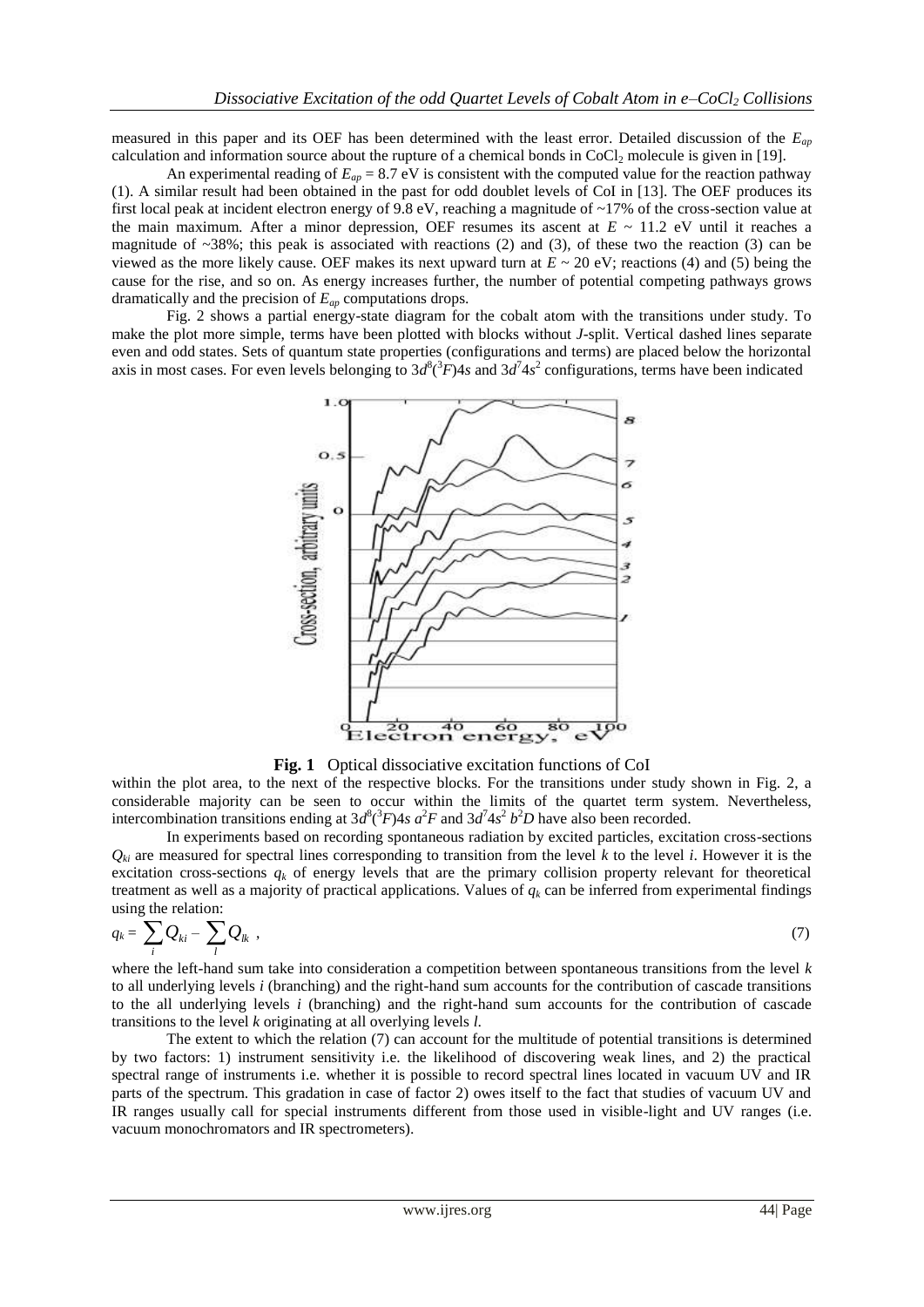

**Fig. 2** Partial energy-state diagram for the cobalt atom with the transitions under study Computations based on our findings presented in Tables 1, 2 have yielded dissociative excitation crosssection values at excitation electron energy of 100 eV,  $\Sigma Q_{100} = \sum_{i}$  $Q_{ki}$ , the contribution of cascade transitions

 $\Sigma Q' \equiv \sum_l$  $Q_k$ , direct excitation cross-sections of levels  $q_k$  as well as the percent-wise contribution of cascade

population Σ*Q*'/Σ*Q*<sup>100</sup> in the full excitation cross-sections of energy levels. Computed values are presented in Table 3; in the lines denoted with the Σ symbol presented properties for each term summarized by *J*. It can now be seen from Table 3 that cascade population contribution found in 18–30% range for four levels (three of these being  $z^4D^{\circ}$ *J*), for 20 levels the contribution by cascade population exceeds 30%, rising beyond 50% for 13 levels. There are three instances where  $\Sigma Q/\Sigma Q_{100} > 100\%$  as our data on branching from these levels is incomplete.

Findings from the measurement of dissociative excitation cross-sections in e–CoCl<sub>2</sub> collisions can be compared with direct excitation cross-sections for the respective transitions in e–Co electron-atom collisions. Such a comparison would characterize the effect the chemical bond between atoms in the molecule has on crosssection values. Direct excitation cross-sections have been measured by the author for the cobalt atom as a part of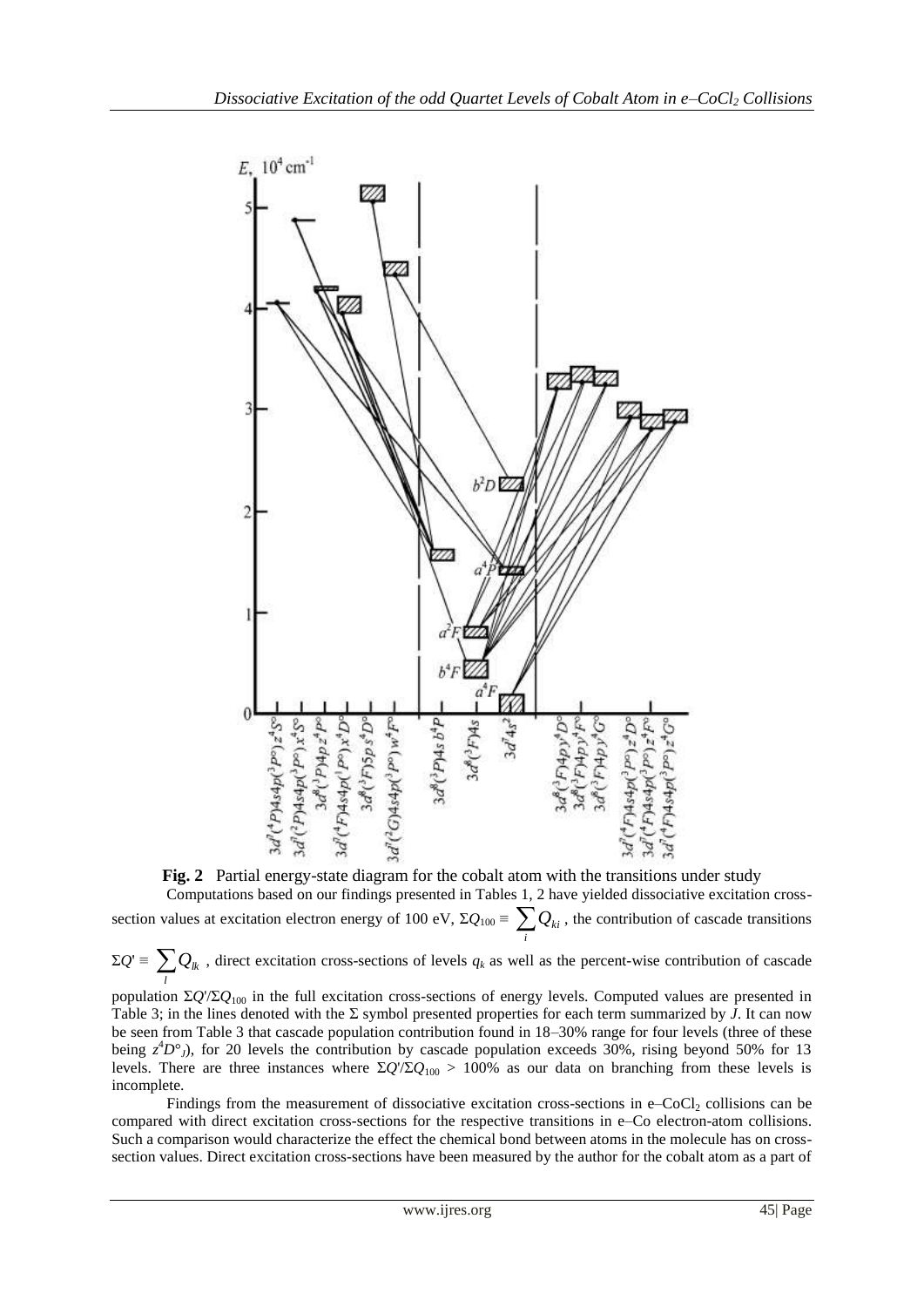a study program concerned with inelastic electron-atom collisions. For odd quartet levels, the respective values have been partially published in [20, 21].

| 1 avrt<br>2 Dissociative Exertation Cross-Sections of Col Enci |                 |                |                             |                                                   |                                          |                                          | Levels and cascade contribution    |
|----------------------------------------------------------------|-----------------|----------------|-----------------------------|---------------------------------------------------|------------------------------------------|------------------------------------------|------------------------------------|
| Configuration                                                  | Term            | $\overline{J}$ | $E_{\rm up}$<br>$(cm^{-1})$ | $\Sigma Q_{100}$<br>$(10^{-18}$ cm <sup>2</sup> ) | $\Sigma O'$<br>$(10^{-18} \text{ cm}^2)$ | $q_{k}$<br>$(10^{-18}$ cm <sup>2</sup> ) | $\Sigma Q'/\Sigma Q_{100}$<br>$\%$ |
| $3d^{7}(^{4}P)4s4p(^{3}P^{\circ})$                             | $z^4S^{\circ}$  | 3/2            | 40621                       | 0.24                                              |                                          |                                          |                                    |
| $3d^{7}(^{2}P)4s4p(^{3}P^{\circ})$                             | $x^4S^{\circ}$  | 3/2            | 48753                       | 0.18                                              |                                          |                                          |                                    |
| $3d^{8}({}^{3}P)4p$                                            | $z^4P^{\circ}$  | 1/2            | 41969                       | 0.075                                             |                                          |                                          |                                    |
|                                                                |                 | 3/2            | 41982                       | 0.30                                              |                                          |                                          |                                    |
|                                                                |                 | 5/2            | 41968                       | 0.81                                              |                                          |                                          |                                    |
|                                                                |                 | Σ              |                             | 1.185                                             |                                          |                                          |                                    |
| $3d^{7}(^{4}F)4s4p(^{3}P^{\circ})$                             | $z^4D^{\circ}$  | 1/2            | 30742                       | 0.59                                              | 0.24                                     | 0.35                                     | 40.7                               |
|                                                                |                 | 3/2            | 30443                       | 1.15                                              | 0.30                                     | 0.85                                     | 26.1                               |
|                                                                |                 | 5/2            | 29948                       | 1.78                                              | 0.51                                     | 1.27                                     | 28.7                               |
|                                                                |                 | 7/2            | 29294                       | 2.50                                              | 0.58                                     | 1.92                                     | 23.2                               |
|                                                                |                 | Σ              |                             | 6.02                                              | 1.63                                     | 4.39                                     | 27.1                               |
| $3d^{8}({}^{3}F)4p$                                            | $v^4D^{\circ}$  | 1/2            | 33449                       | 0.275                                             | 0.145                                    | 0.13                                     | 52.7                               |
|                                                                |                 | 3/2            | 33150                       | 0.475                                             | 0.265                                    | 0.21                                     | 55.8                               |
|                                                                |                 | 5/2            | 32654                       | 0.78                                              | 0.81                                     | $(-0.03)$                                | 104.                               |
|                                                                |                 | 7/2            | 32027                       | 1.55                                              | 0.68                                     | 0.87                                     | 43.9                               |
|                                                                |                 | Σ              |                             | 3.08                                              | 1.90                                     | 1.18                                     | 61.7                               |
| $3d^7(^4F)4s4p(^1P^{\circ})$                                   | $x^4D^{\circ}$  | 1/2            | 41101                       | 0.18                                              |                                          |                                          |                                    |
|                                                                |                 | 3/2            | 40827                       | 0.17                                              |                                          |                                          |                                    |
|                                                                |                 | 5/2            | 40345                       | 0.72                                              |                                          |                                          |                                    |
|                                                                |                 | 7/2            | 39649                       | 0.36                                              |                                          |                                          |                                    |
|                                                                |                 | Σ              |                             | 1.43                                              |                                          |                                          |                                    |
| $3d^{7}(^{4}F)4s4p(^{3}P^{\circ})$                             | $z^4F^{\circ}$  | 3/2            | 29563                       | 0.42                                              | 0.59                                     | $(-0.17)$                                | 141.                               |
|                                                                |                 | 5/2            | 29216                       | 0.81                                              | 0.27                                     | 0.54                                     | 33.3                               |
|                                                                |                 | 7/2            | 28777                       | 1.56                                              | 2.00                                     | $(-0.44)$                                | 128.                               |
|                                                                |                 | 9/2            | 28345                       | 3.26                                              | 0.60                                     | 2.66                                     | 18.4                               |
|                                                                |                 | Σ              |                             | 6.05                                              | 3.46                                     | 2.59                                     | 57.2                               |
| $3d^{8}({}^{3}F)4p$                                            | $v^4F^{\circ}$  | 3/2            | 34196                       | 0.56                                              | 0.50                                     | 0.06                                     | 89.3                               |
|                                                                |                 | 5/2            | 33945                       | 1.06                                              | 0.71                                     | 0.35                                     | 67.0                               |
|                                                                |                 | 7/2            | 33466                       | 1.23                                              | 0.38                                     | 0.85                                     | 30.9                               |
|                                                                |                 | 9/2            | 32841                       | 1.78                                              | 1.47                                     | 0.31                                     | 82.6                               |
|                                                                |                 | Σ              |                             | 4.63                                              | 3.06                                     | 1.57                                     | 66.1                               |
| $3d^{7}(^{2}G)4s4p(^{3}P^{\circ})$                             | $w^4F^{\circ}$  | 3/2            | 44555                       | 0.125                                             |                                          |                                          |                                    |
|                                                                |                 | 5/2            | 44201                       | 0.16                                              |                                          |                                          |                                    |
|                                                                |                 | 7/2            | 43847                       | 0.27                                              |                                          |                                          |                                    |
|                                                                |                 | Σ              |                             | 0.555                                             |                                          |                                          |                                    |
| $3d^7(^4F)4s4p(^3P^{\circ})$                                   | $z^4G^{\circ}$  | 5/2            | 30102                       | 0.75                                              | 0.23                                     | 0.52                                     | 30.7                               |
|                                                                |                 | 7/2            | 29735                       | 1.10                                              | 0.51                                     | 0.59                                     | 46.4                               |
|                                                                |                 | 9/2            | 29269                       | 1.33                                              | 0.80                                     | 0.53                                     | 60.1                               |
|                                                                |                 | 11/2           | 28845                       | 1.99                                              | 0.87                                     | 1.12                                     | 43.7                               |
|                                                                |                 | Σ              |                             | 5.17                                              | 2.41                                     | 2.76                                     | 46.7                               |
| $3d^{8}({}^{3}F)4p$                                            | $y^4G^{\circ}$  | 5/2            | 33674                       | 0.49                                              | 0.305                                    | 0.185                                    | 62.2                               |
|                                                                |                 |                |                             |                                                   |                                          |                                          |                                    |
|                                                                |                 | 7/2<br>9/2     | 33173                       | 0.95                                              | 0.49<br>1.24                             | 0.46                                     | 51.6                               |
|                                                                |                 |                | 32464                       | 1.71                                              |                                          | 0.47                                     | 72.5                               |
|                                                                |                 | 11/2           | 32430                       | 1.38<br>4.53                                      | 1.07<br>3.105                            | 0.31<br>1.425                            | 77.5<br>68.5                       |
|                                                                |                 | Σ              |                             |                                                   |                                          |                                          |                                    |
| $3d^{7}(^{2}H)4s4p(^{3}P^{\circ})$                             | $^{4}H^{\circ}$ | 9/2            | 50902                       | 0.59                                              |                                          |                                          |                                    |
|                                                                |                 | 11/2           | 50703                       | 0.155                                             |                                          |                                          |                                    |
|                                                                |                 | Σ              |                             | 0.745                                             |                                          |                                          |                                    |
|                                                                |                 |                |                             |                                                   |                                          |                                          |                                    |

**Table 3** Dissociative Excitation Cross-Sections of CoI Energy Levels and Cascade Contribution

Table 4 summarizes the findings from comparison the values of dissociative excitation cross-sections in electron-molecule collisions with incident electron energy of 100 eV  $Q_m(100)$  against direct excitation crosssection values in electron-atom collisions at incident electron energy of 50 eV  $Q<sub>a</sub>(50)$ . Asterisks denote crosssection values that belong to unresolved by our apparatus spectral lines. It follows from findings presented in Table 4 that dissociative excitation is more efficient than direct excitation for terms  $3d^7(^4P)4s4p(^3P^{\circ}) z^4S^{\circ}_{3/2}$ ,  $3d^8(^3P)4p(^3P^{\circ}) z^4P^{\circ}$ ,  $3d^7(^4F)4s4p(^1P^{\circ}) x^4D^{\circ}$ ,  $3d^7(^2G)4s4p(^3P^{\circ}) w^4F^{\circ}$ . All these terms are located at  $E > 40000$ cm<sup>-1</sup> and have comparatively small direct excitation cross-sections. For the rest of the terms studied, the value  $Q_a/Q_m$  is significantly above unity. The empirical regularities identified by us lack any theoretical interpretation so far, as there were few theoretical researches into regularities of dissociative excitation.

Table 4 summarizes the findings from comparison the values of dissociative excitation cross-sections in electron-molecule collisions with incident electron energy of 100 eV  $Q_m(100)$  against direct excitation crosssection values in electron-atom collisions at incident electron energy of 50 eV *Qa*(50). Asterisks denote cross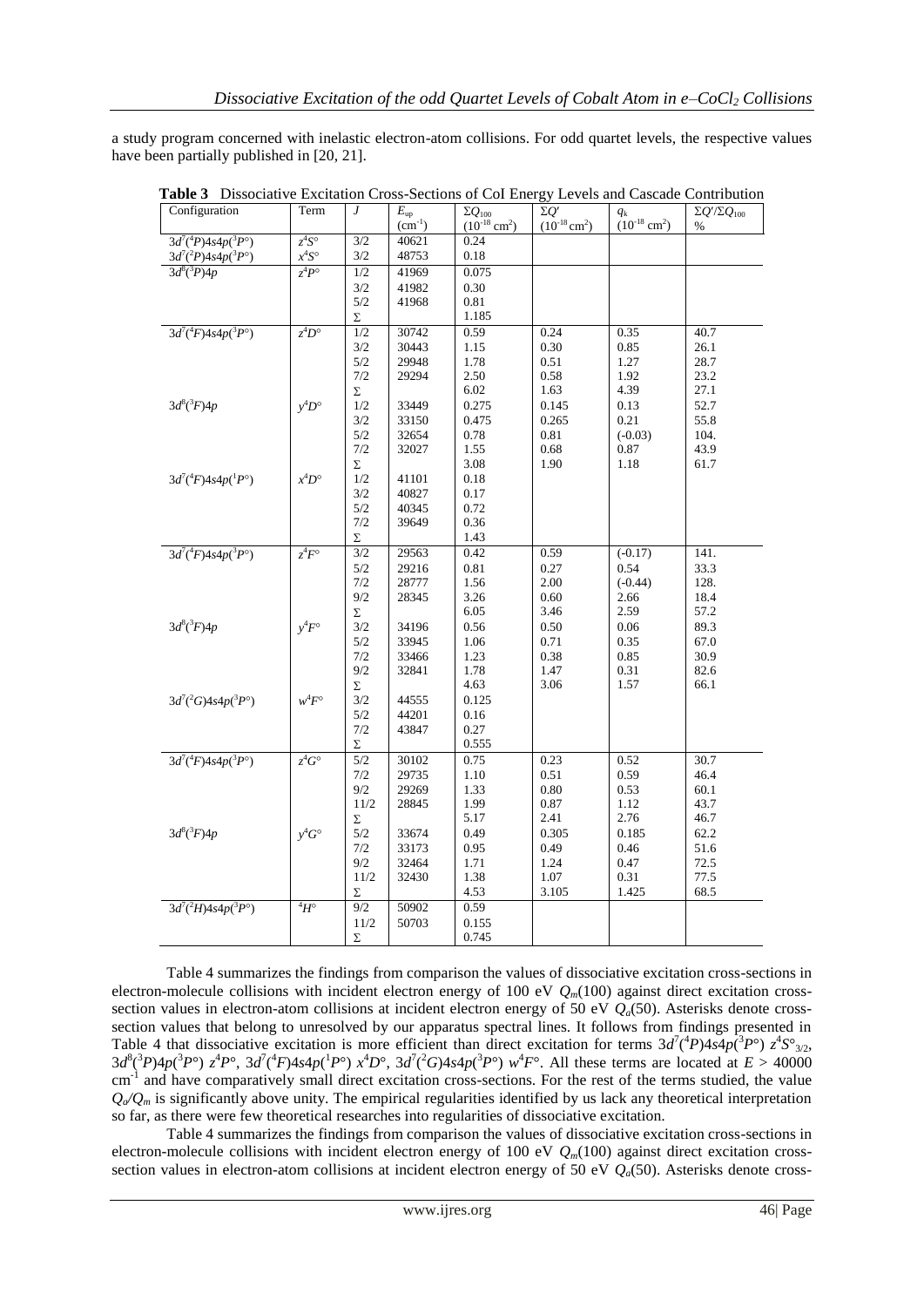section values that belong to unresolved by our apparatus spectral lines. It follows from findings presented in Table 4 that dissociative excitation is more efficient than direct excitation for terms  $3d^7(^4P)4s^4p(^3P^{\circ}) z^4S^{\circ}_{3/2}$ ,  $3d^8(^3P)4p(^3P^{\circ}) z^4P^{\circ}$ ,  $3d^7(^4F)4s4p(^1P^{\circ}) x^4D^{\circ}$ ,  $3d^7(^2G)4s4p(^3P^{\circ}) w^4F^{\circ}$ . All these terms are located at  $E > 40000 \text{ cm}^{-1}$ 

| λ                  | <b>Upper Level</b>                                                      | Е           | $Q_m(100)$                | $Q_{a}(50)$                   | $Q_a/Q_m$     |
|--------------------|-------------------------------------------------------------------------|-------------|---------------------------|-------------------------------|---------------|
| (nm)               |                                                                         | $(cm^{-1})$ | $(10^{-18} \text{ cm}^2)$ | $(10^{-18}$ cm <sup>2</sup> ) |               |
| 372.665            | $3d^7(^4P)4s4p(^3P^{\circ}) z^4S^{\circ}_{3/2}$                         | 40621       | 0.081                     | 0.057                         | 0.704         |
| 402.340            |                                                                         |             | 0.071                     | 0.052                         | 0.732         |
| 381.632            | $3d^8(^3P)4p z^4P^{\circ}$ <sub>1/2</sub>                               | 41969       | $0.14*$                   | $0.089*$                      | 0.635         |
| 373.048            | $3d^8(^3P)4p z^4P^{\circ}_{3/2}$                                        | 41982       | 0.14                      | 0.049                         | 0.350         |
| 387.683            |                                                                         |             | $0.15*$                   | $0.050*$                      | 0.333         |
| 354.844            | $3d^8(^3P)4p z^4P^{\circ}_{5/2}$                                        | 41968       | 0.43                      | 0.10                          | 0.232         |
| 373.239            |                                                                         |             | 0.19                      | 0.094                         | 0.494         |
| 381.646            |                                                                         |             | $0.14*$                   | $0.089*$                      | 0.635         |
| 345.524            | $3d^7$ <sup>(4</sup> F)4s4p( <sup>3</sup> P°) $z^4$ D° <sub>1/2</sub>   | 30742       | 0.34                      | 0.30                          | 0.883         |
|                    |                                                                         |             | 0.25                      | 0.26                          | 1.04          |
| 389.498            |                                                                         |             |                           |                               |               |
| 344.292            | $3d^7(^4F)4s4p(^3P^{\circ}) z^4D^{\circ}_{3/2}$                         | 30443       | 0.55                      | 1.46                          | 2.66          |
| 349.132            |                                                                         |             | 0.15                      | 0.28                          | 1.87          |
| 388.187            |                                                                         |             | 0.35                      | 0.67                          | 1.91          |
| 394.089            |                                                                         |             | 0.10                      | 0.21                          | 2.10          |
| 343.158            | $3d^7(^4F)4s4p(^3P^{\circ}) z^4D^{\circ}_{5/2}$                         | 29948       | 0.83                      | 2.22                          | 2.67          |
| 350.263            |                                                                         |             | 0.28                      | 0.74                          | 2.64          |
| 387.395            |                                                                         |             | $1.16*$                   | 2.06                          | 1.78          |
| 395.793            |                                                                         |             | 0.090                     | 0.15                          | 1.67          |
| 341.263            | $3d^7(^4F)4s4p(^3P^{\circ}) z^4D^{\circ}_{7/2}$                         | 29294       | 1.07                      | 5.86                          | 5.48          |
| 351.043            |                                                                         |             | 0.63                      | 1.72                          | 2.73          |
| 387.312            |                                                                         |             | $1.16*$                   | 3.48                          | 3.00          |
| 397.473            |                                                                         |             | 0.063                     | 0.15                          | 2.38          |
| 352.342            | $3d^8(^3F)4p y^4D^{\circ}_{1/2}$                                        | 33449       | 0.155                     | 0.70                          | 4.52          |
| 351.264            | $3d^8(^3F)4p y^4D^{\circ}_{3/2}$                                        | 33150       | 0.37                      | 1.92                          | 5.19          |
| 356.089            |                                                                         |             | 0.105                     | 0.46                          | 4.38          |
| 350.631            | $3d^8(^3F)4p y^4D^{\circ}_{5/2}$                                        | 32654       | 0.57                      | 2.54                          | 4.46          |
| 357.497            |                                                                         |             | 0.21                      | 0.73                          | 3.47          |
| 350.228            | $3d^8(^3F)4p y^4D^{\circ}_{7/2}$                                        | 32027       | 1.36                      | 5.30                          | 3.90          |
| 358.515            |                                                                         |             | 0.14                      | 0.48                          | 3.43          |
| 406.637            |                                                                         |             | 0.051                     | 0.18                          | 3.54          |
| 401.394            | $3d^7(^4F)4s4p(^1P^{\circ}) x^4D^{\circ}_{1/2}$                         | 41101       | 0.18                      | 0.078                         | 0.433         |
| 280.377            | $3d^7(^4F)4s4p(^1P^{\circ}) x^4D^{\circ}_{5/2}$                         | 40345       | 0.30                      | 0.28                          | 0.935         |
| 406.854            |                                                                         |             | 0.28                      | 0.34                          | 1.21          |
| 408.630            | $3d^7(^4F)4s4p(^1P^{\circ}) x^4D^{\circ}_{7/2}$                         | 39649       | 0.36                      | 1.44                          | 4.00          |
| 281.151            | $s^4D^{\circ}_{1/2}$                                                    | 50741       | 0.36                      | 0.32                          | 0.890         |
| 355.059            | $3d^7(^4F)4s4p(^3P^{\circ}) z^4F^{\circ}_{3/2}$                         | 29563       | 0.10                      | 0.48                          | 4.80          |
| 360.208            |                                                                         |             | 0.32                      | 1.45                          | 4.53          |
| 352.007            | $3d^7(^4F)4s4p(^3P^{\circ}) z^4F^{\circ}_{5/2}$                         | 29216       | 0.19                      | 1.24                          | 6.52          |
| 359.487            |                                                                         |             | 0.58                      | 2.92                          | 5.03          |
| 347.402            | $3d^7(^4F)4s4p(^3P^{\circ}) z^4F^{\circ}_{7/2}$                         | 28777       | $0.91*$                   | $6.12*$                       | 6.73          |
| 357.536            |                                                                         |             | 0.91                      | 5.80                          | 6.37          |
| 415.043            |                                                                         |             | 0.065                     | 0.26                          | 4.00          |
| 352.685            | $3d^7(^4F)4s4p(^3P^{\circ}) z^4F^{\circ}_{9/2}$                         | 28345       | 2.87                      | 19.5                          | 6.80          |
| 363.139            |                                                                         |             | 0.17                      | 0.90                          | 5.30          |
| 402.090            |                                                                         |             | 0.22                      | 0.97                          | 4.40          |
| 343.305            | $3d^8(^3F)4p y^4F^{\circ}_{3/2}$                                        | 34196       | 0.56                      | 1.58                          | 2.82          |
| 341.715            | $3d^8(^3F)4p y^4F^{\circ}_{5/2}$                                        | 33945       | 0.39                      | 0.80                          | 2.05          |
| 346.280            |                                                                         |             | 0.67                      | 2.16                          | 3.22          |
| 340.918            | $3d^8(^3F)4p y^4F^{\circ}_{7/2}$                                        | 33466       | 0.52                      | 1.70                          | 3.27          |
| 347.402            |                                                                         |             | $0.91*$                   | $6.12*$                       | 6.73          |
| 340.512            | $3d^8(^3F)4p y^4F^{\circ}_{9/2}$                                        | 32841       | 1.60                      | 13.0                          | 8.13          |
|                    |                                                                         |             |                           |                               |               |
| 393.596<br>467.092 | $3d^7({}^2G)4s4p({}^3P^{\circ})w^4F^{\circ}_{3/2}$                      | 44555       | 0.18<br>0.125             | 0.99<br>0.057                 | 5.50<br>0.456 |
|                    |                                                                         |             |                           |                               | 0.372         |
| 455.912            | $3d^7(^2G)4s4p(^3P^{\circ})$ $w^4F^{\circ}_{7/2}$                       | 43847       | 0.11                      | 0.041                         |               |
| 353.336            | $\frac{3d^7(^4F)}{3d^7F^9}$ 4s4p( <sup>3</sup> P°) $z^4G^{\circ}_{5/2}$ | 30102       | 0.58                      | 2.19                          | 3.78          |
| 393.392            |                                                                         |             | 0.074                     | 0.27                          | 3.65          |
| 399.454            |                                                                         |             | 0.10                      | 0.31                          | 3.10          |
| 352.903            | $3d^7(^4F)4s4p(^3P^{\circ}) z^4G^{\circ}_{7/2}$                         | 29735       | 0.82                      | 4.70                          | 5.73          |
| 399.168            |                                                                         |             | 0.15                      | 0.74                          | 4.77          |
| 351.348            | $3d^7(^4F)4s4p(^3P^{\circ})\ z^4G^{\circ}_{\ 9/2}$                      | 29269       | 1.18                      | 8.18                          | 6.92          |
| 387.683            |                                                                         |             | $0.063*$                  | 0.38                          | 6.05          |
| 346.580            | $3d^7(^4F)4s4p(^3P^{\circ}) z^4G^{\circ}_{11/2}$                        | 28845       | 1.86                      | 19.1                          | 10.2          |
| 394.173            |                                                                         |             | 0.13                      | 0.99                          | 7.63          |

Table 4 Comparison of Excitation Cross-Sections of Cobalt Atom in Collisions e–Co and e–CoCl<sub>2</sub>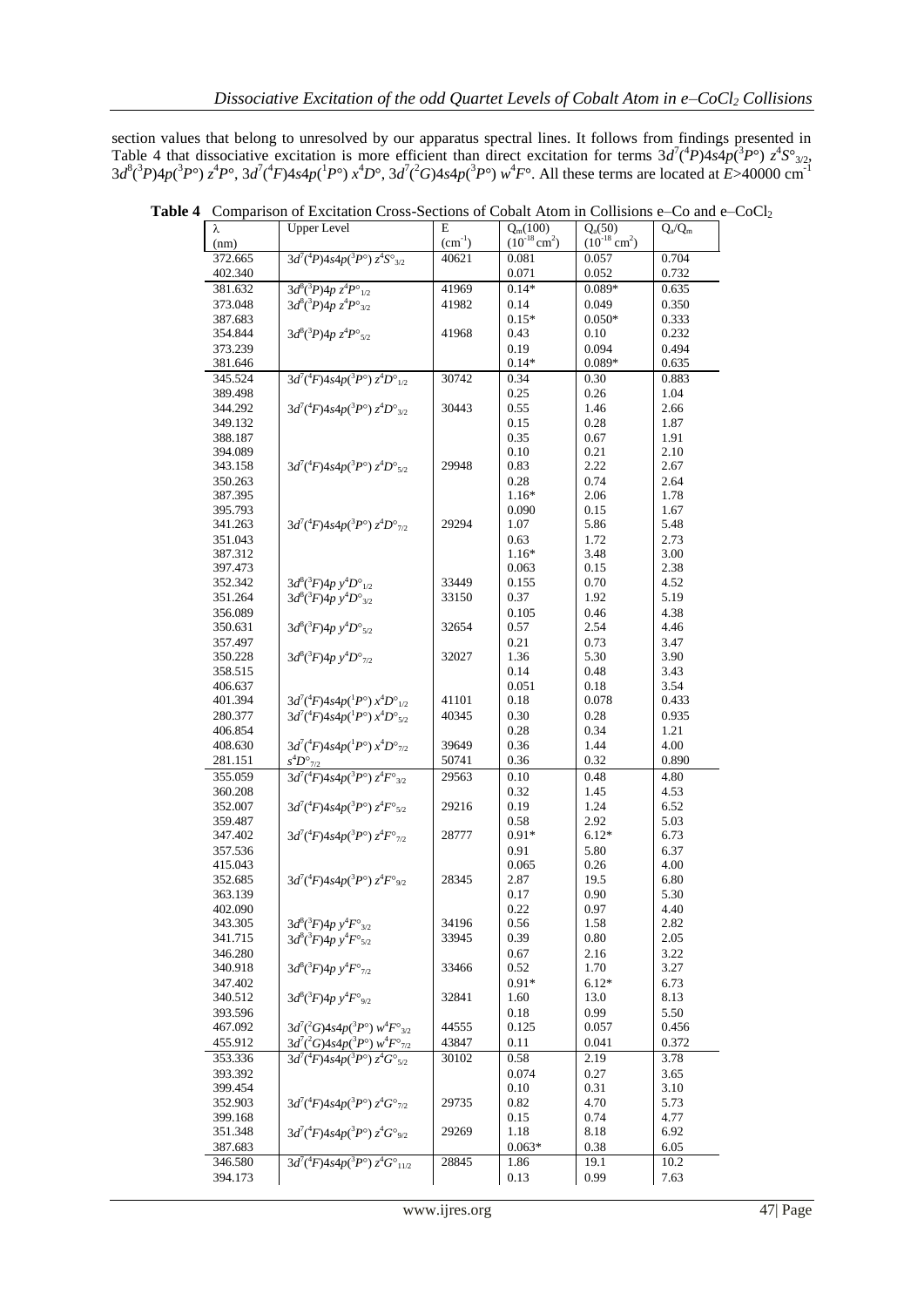| 344.917            | $3d^8(^3F)4p y^4G^{\circ}_{5/2}$     | 33674 | $0.31*$      | 1.16         | 3.75         |
|--------------------|--------------------------------------|-------|--------------|--------------|--------------|
| 349.568            |                                      |       | 0.185        | 0.90         | 4.86         |
| 344.364            | $3d^8(^3F)4p y^4 G^{\circ}_{7/2}$    | 33173 | 0.68         | 3.22         | 4.73         |
| 350.984            |                                      |       | $0.23*$      | 1.04         | 4.52         |
| 404.539            |                                      |       | 0.044        | 0.15         | 3.41         |
| 344.944            | $3d^8(^3F)4p y^4G^{\circ}_{9/2}$     | 32464 | $0.24*$      | 0.90         | 3.75         |
| 352.982<br>399.531 |                                      |       | 0.88<br>0.59 | 3.50<br>2.74 | 3.98         |
| 345.351            | $3d^8(^3F)4p y^4 G^{\circ}{}_{11/2}$ | 32430 | 1.38         | 9.25         | 4.65<br>6.70 |
|                    |                                      |       |              |              |              |

and have comparatively small direct excitation cross-sections. For the rest of the terms studied, the value  $Q_a/Q_m$ is significantly above unity. The empirical regularities identified by us lack any theoretical interpretation so far, as there were few theoretical researches into regularities of dissociative excitation.

## **III. CONCLUSION**

A pioneering study was undertaken to obtain experimental data on dissociative excitation crosssections for odd quartet levels of the cobalt atom in collisions between slow electrons and cobalt dichloride molecules. The resulting findings on excitation cross-sections for CoI spectral lines have been used to determine excitation cross-sections for energy levels and the contribution of cascade transitions to their population. When direct and dissociative excitation modes are compared against each other, it is revealed that dissociative excitation takes place more efficiently than does direct excitation in case of terms  $z^4S^{\circ}$ ,  $z^4P^{\circ}$ ,  $x^4D^{\circ}$ ,  $w^4F^{\circ}$ . For the rest of terms studied, dissociative excitation cross-sections are several times less than their direct excitation analogy. The distribution of the molecule dissociation products over energy levels is of a great importance for the physics of multi-component low-temperature plasmas, as this distribution pattern can affect chemical reactivity of the plasma dramatically, shaping its optical properties as well.

#### **REFERENCES**

- [1]. L. T. Bugaenko, M. G. Kuz'min, and L. S. Polak, Khimiya Vysokikh Energiy (High Energy Chemistry) (Moscow: Khimiya, 1988).
- [2]. A. A. Al'okhin, V. A. Barinov, Yu. V. Geras'ko, O. F. Kostenko, F. N. Liubchenko, A. V. Tiukavkin, and V. I. Shalashkov, Nepreryvnye Plazmochmicheskiye Istochniki Sveta (Continuous Plasma-Chemical Light Source) (Moscow: BIOR, 1997. P. 5).
- [3]. W. C. Wells, W. L. Borst, and E. C. Zipf, Absolute cross section for the production of O(<sup>5</sup> *S*°) by electron impact dissociation of O<sub>2</sub>, Chem. Phys. Lett., 12 (2), 1971, 288-290.
- [4]. R. Celiberto, U. T. Lamanna, and M. Capitelli, Dependence of electron-impact dissociative excitation cross sections on the initial vibrational quantum number in H<sub>2</sub> and D<sub>2</sub> molecules:  $X \stackrel{1}{\rightarrow} \Sigma_g^+ \rightarrow B \stackrel{1}{\rightarrow} \Sigma_u^+$  and X  ${}^{1}\Sigma_{g}^{+}$   $\rightarrow$  *C*  ${}^{1}\Pi_{u}$  transitions, Phys. Rev. A, 50 (6), 1994, 4778–4785.
- [5]. Yu. M. Smirnov, Dissociative excitation of the HI Balmer series spectral lines in collisions of electrons with  $H_2$  and  $H_2O$  mollecules, High Energy Chemistry, 24 (3), 1990, 233–235.
- [6]. Yu. M. Smirnov, Cross-sections for dissociative excitation of the OII quartet states by electron impact, Journal of Applied Spectroscopy, 51 (5), 1989, 1132–1135.
- [7]. Yu. M. Smirnov, Cross-sections for dissociative excitation of the NI doublet states,Optics and Spectroscopy, 61 (1), 1986, 33–38.
- [8]. Yu. M. Smirnov, Investigation of inelastic collisions of slow electrons with tellurium molecules, High Energy Chemistry, 26 (2), 1992, 99–103.
- [9]. Yu. M. Smirnov, Formation of excited singly charged selenium ions by e-Se<sub>2</sub> collisions, Optics and Spectroscopy, 100 (5), 2006, 667–674.
- [10]. A. N. Kuchenev and Yu. M. Smirnov, Effective cross-sections for inelastic collisions of slow electrons with yttrium monooxyde molecules, High Energy Chemistry, 25 (3), 1991, 202–207.
- [11]. Yu. M. Smirnov, Dissociative excitation of K and K<sup>+</sup> emission by electron impact on KI molecules, Chem. Phys., 192 (3), 1995, 379–385.
- [12]. Yu. M. Smirnov, Dissociative excitation of odd quintet levels of iron atom by electron collisions with iron dichloride molecules, Russian Journal of Physical Chemistry B, 4 (3), 2010, 379–383.
- [13]. Yu. M. Smirnov, Dissociative excitation of odd doublet levels of cobalt atom by electron collisions with cobalt dichloride molecules, Russian Journal of Physical Chemistry B, 5 (2), 2011, 188–196.
- [14]. Yu. M. Smirnov, Excitation of gallium one-charged ion in e-Ga collisions, J. Phys. B:At. Mol. Opt. Phys., 48 (16), 2015, 165204.
- [15]. Yu. M. Smirnov, TlII excitation cross-sections in collisions of slow electrons with thallium atoms, J. Phys. B:At. Mol. Opt. Phys., 49 (17), 2016, 175204.
- [16]. Yu. M. Smirnov, Dissociative excitation of even doublet levels of cobalt atom by e-CoCl<sub>2</sub> collisions, High Energy Chemistry, 37 (2), 2003, 55–59.